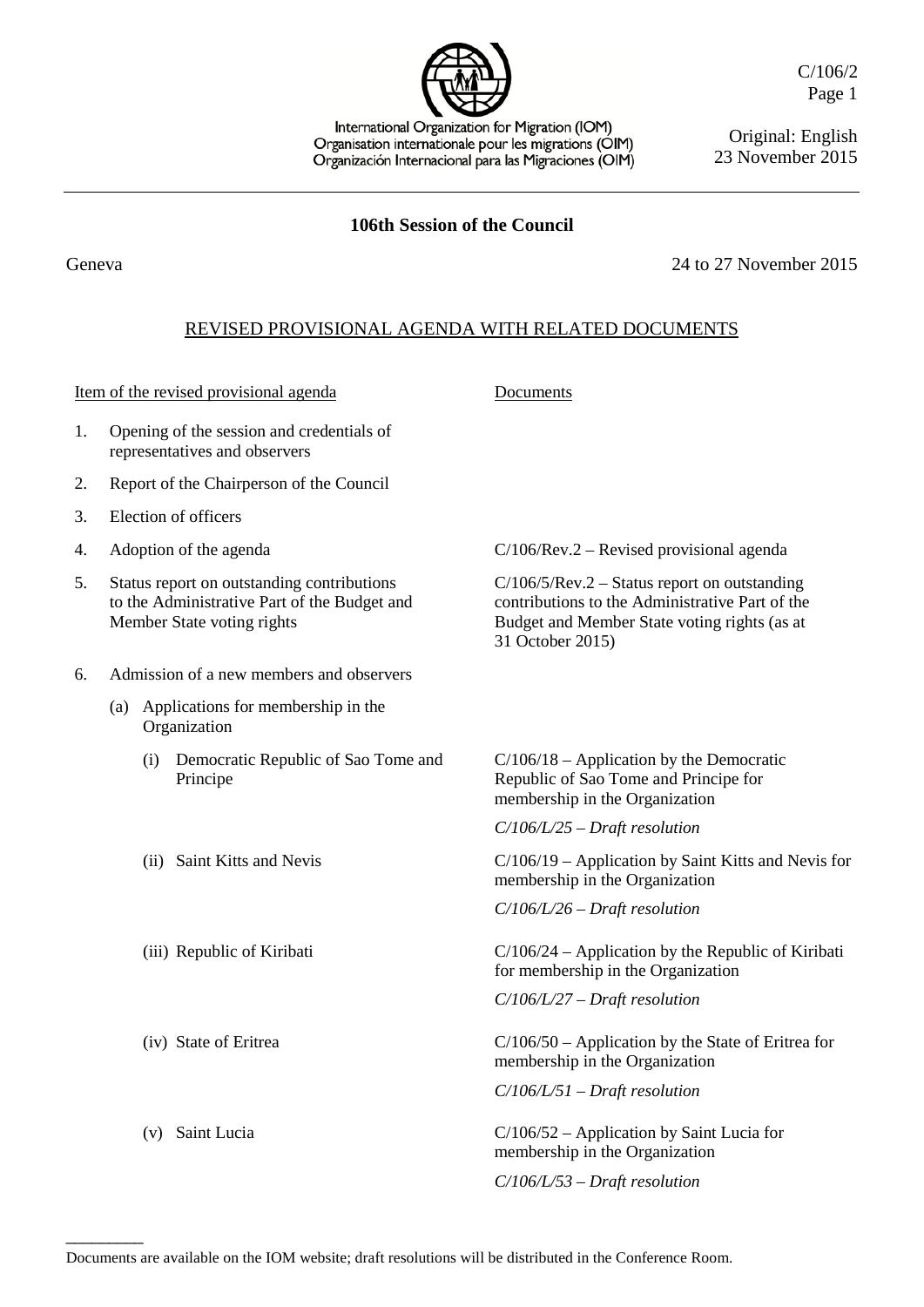# C/106/2 Page 2

### Item of the revised provisional agenda Documents

- (b) Applications for representation by an observer
	-
	-
	- (iii) International Centre for Integrated Mountain Development
	- (iv) Parliamentary Assembly of the Mediterranean
	-
	-
	- (vii) Organisation of Eastern Caribbean **States**
	-
	- (ix) Refugee Studies Centre, University of **Oxford**
- 
- 8. Draft report on the 105th Session of the Council C/105/49 Draft Report on the 105th Session of

(i) Pacific Islands Forum Secretariat C/106/11 – Application by the Pacific Islands Forum for representation by an Observer

*C/106/L/28 – Draft resolution*

(ii) Indian Ocean Commission  $C/106/12 -$  Application by the Indian Ocean Commission for representation by an Observer

*C/106/L/29 – Draft resolution*

C/106/13 – Application by the International Centre for Integrated Mountain Development for representation by an Observer

*C/106/L/30 – Draft resolution*

 $C/106/14$  – Application by the Parliamentary Assembly of the Mediterranean for representation by an Observer

*C/106/L/31 – Draft resolution*

(v) Child Helpline International C/106/21 – Application by Child Helpline International for representation by an Observer

*C/106/L/32 – Draft resolution*

(vi) Mano River Union C/106/22 – Application by Mano River Union for representation by an Observer

*C/106/L/33 – Draft resolution*

C/106/41 – Application by the Organisation of Eastern Caribbean States for representation by an observer

*C/106/L/44 – Draft resolution*

(viii) Association of Caribbean States  $C/106/42 -$  Application by the Association of Caribbean States for representation by an observer

*C/106/L/45 – Draft resolution*

C/106/43 – Application by the Refugee Studies Centre, University of Oxford for representation by an observer

*C/106/L/46 – Draft resolution*

7. Report of the Director General C/106/48 – Director General's Report to the 106th Session of the Council

the Council

*C/106/L/36 – Draft resolution*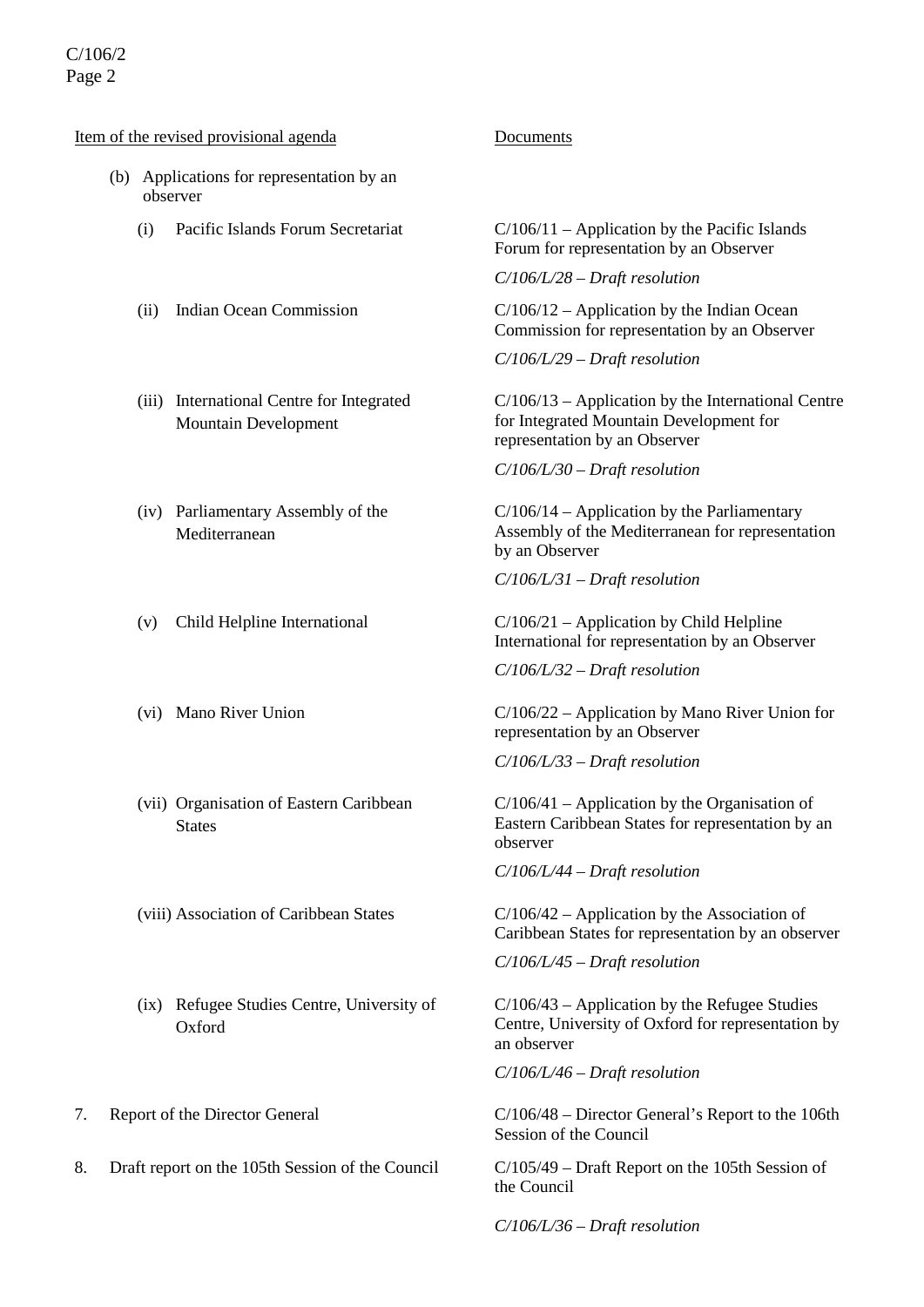### Item of the revised provisional agenda Documents

- 9. Report on matters discussed at the Sixteenth and Seventeenth Sessions of the Standing Committee on Programmes and Finance
	- (a) Summary update on the Programme and Budget for 2015
	- (b) Progress report on the 2014–2016 budgetstrengthening plan for the core structure
	-
	- (d) Report on the privileges and immunities granted to the Organization
	- (e) Report on the Working Group on IOM–UN Relations and the IOM Strategy
	-

(g) Other items discussed at the Sixteenth and Seventeenth Sessions of the Standing Committee on Programmes and Finance

(h) Reports on the Sixteenth and Seventeenth Sessions of the Standing Committee on Programmes and Finance

C/106/17 – Summary update on the Programme and Budget for 2015

S/17/9 – Funding the core structure: Budgetstrengthening plan 2014–2016 – Progress report (September 2015 update)

(c) Programme and Budget for 2016 C/106/7 – Programme and Budget for 2016

*C/106/L/37 – Draft resolution*

S/17/11 – Second annual report of the Director General on improvements of the privileges and immunities granted to the Organization by States

*C/106/L/23 – Draft resolution*

(f) IOM Migration Governance Framework C/106/40 – Migration Governance Framework – The essential elements for facilitating orderly, safe, regular and responsible migration and mobility of people through planned and well-managed migration policies

*C/106/L/34 – Draft resolution*

 $C/106/CRP/20 - IOM's humanitarian policy –$ Principles for Humanitarian Action (English only)

S/17/15 – Report on the work of the Office of the Inspector General

C/106/INF/16 – IOM Private Sector Partnership Strategy 2016–2020

C/106/INF/9 – IOM Policy on Protection

C/106/INF/15/Rev.1 – Advancing the unfinished agenda of migrant health for the benefit of all

C/106/INF/8/Rev.1 – IOM Gender Equality Policy 2015–2019

S/16/18 – Report of the Standing Committee on Programmes and Finance on the Sixteenth Session

S/17/14 – Report of the Standing Committee on Programmes and Finance on the Seventeenth Session

*C/106/L/38 – Draft resolution*